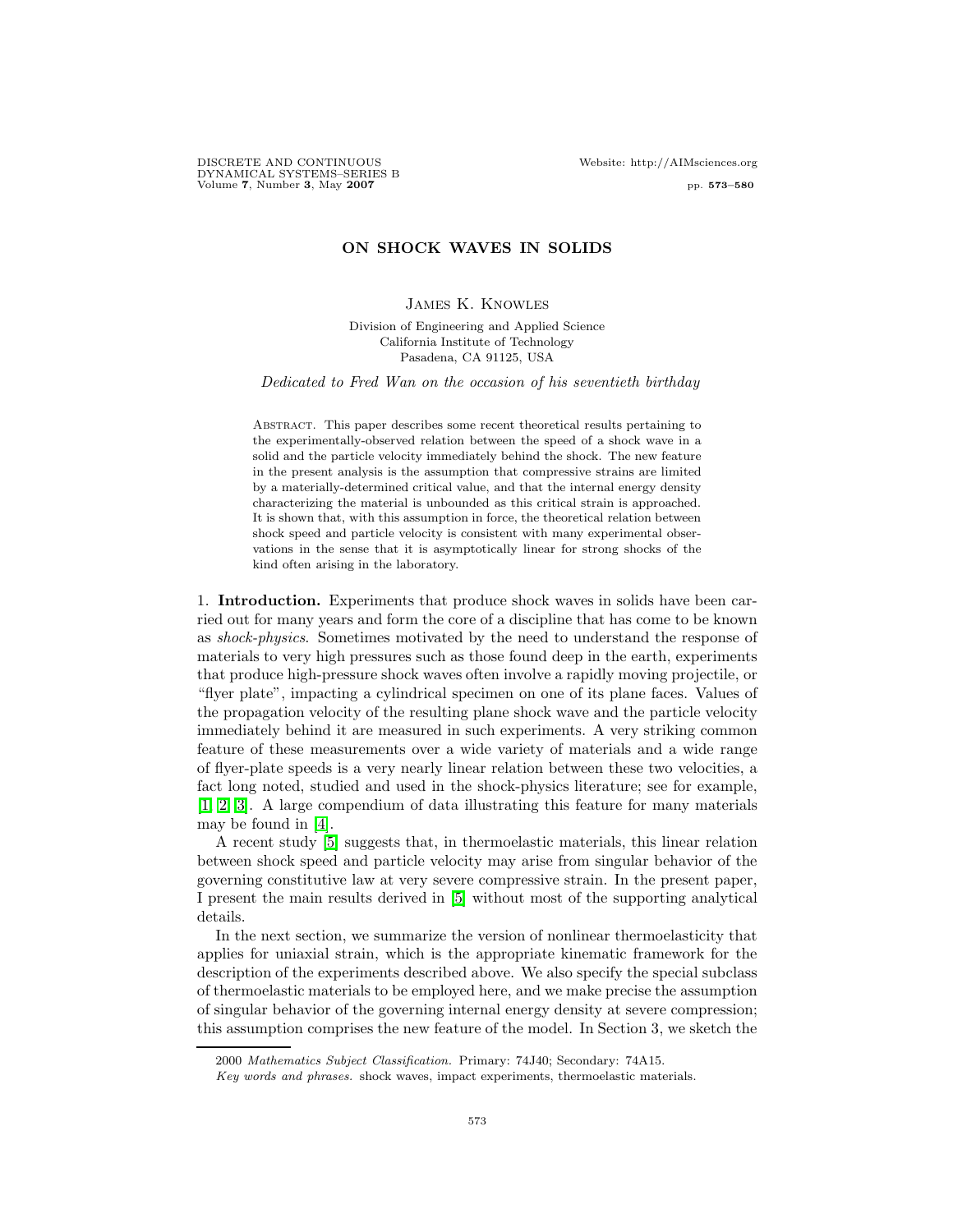## 574 JAMES K. KNOWLES

parts of the theory of shock waves needed here, and we reduce the problem of finding the relation between shock speed and particle velocity to its simplest form. In the last section, we find the asymptotic solution of this problem for severely compressive shocks, and we determine the implications of reconciling this theoretical result with its experimentally observed counterpart. Though the analysis could be carried out for a fully general thermoelastic material, we restrict attention to a special subclass of such materials in order to keep the details as simple as possible.

2. A class of thermoelastic materials. We shall be concerned with a spacefilling thermoelastic medium whose unstrained configuration is stress-free at the absolute temperature  $\theta_0$ . In dynamic uniaxial strain, a particle P whose location in the unstrained configuration is  $x, y, z$  is carried at time t to the point  $x+u(x, t), y, z$ , where  $u$  is the axial displacement. The associated strain and particle velocity are given by  $\epsilon = u_x$  and  $v = u_t$ , respectively, where the subscripts indicate partial derivatives. The ratio of the specific volume  $V$  (or volume per unit mass) at the particle  $P$  at time  $t$  to its specific volume  $V_0$  in the undeformed configuration at the temperature  $\theta_0$  is given by  $V/V_0 = 1 + \epsilon$ ; to keep this positive, one requires that  $\epsilon > -1$ . The unachievable strain  $\epsilon = -1$  may thus be thought of as infinite compression.

Let  $\sigma(x, t)$  and  $\theta(x, t)$  be the axial normal component of the Piola-Kirchhoff stress tensor and the absolute temperature, respectively, at the particle  $P$  at time  $t$ . For a thermoelastic material, these quantities are constitutively related to the strain  $\epsilon(x, t)$  and the entropy per unit mass  $\eta(x, t)$  by

$$
\sigma = \rho e_{\epsilon}(\epsilon, \eta), \quad \theta = e_{\eta}(\epsilon, \eta); \tag{1}
$$

<span id="page-1-0"></span>here  $\rho$  is the mass per unit undeformed volume, assumed to be a given constant, and the function  $e = e(\epsilon, \eta)$  is the internal energy per unit mass at the strain  $\epsilon$ and the specific entropy  $\eta$  that characterizes the given thermoelastic material under consideration. In [\(1\)](#page-1-0), the subscripts  $\epsilon$  and  $\eta$  indicate partial derivatives.

Let

$$
c = \frac{e_{\eta}}{e_{\eta\eta}}, \quad g = -\frac{e_{\epsilon\eta}}{e_{\eta}} \tag{2}
$$

c is the *specific heat at constant strain* of the material, and  $g$  is a measure of thermomechanical coupling, often called the *modified Grüneisen parameter*, that is related at small deformations to the coefficient of thermal expansion of the material. Note that, in general, both c and g depend on the state  $(\epsilon, \eta)$  at the particle P. Although it is not essential to our argument, we now make two assumptions in order to keep the presentation as simple as possible: we assume that c and  $q$  are absolute positive constants. It can then be shown that the internal energy  $e(\epsilon, \eta)$  takes the form

<span id="page-1-2"></span>
$$
e(\epsilon, \eta) = W(\epsilon) + gc\theta_0 \epsilon + c\theta_0 \exp\left(\frac{\eta - \eta_0 - gc\epsilon}{c}\right),
$$
 (3)

<span id="page-1-1"></span>where  $W(\epsilon)$  is arbitrary except that

$$
W(0) = W'(0) = 0.
$$
\n(4)

The second of these normalizations on  $W(\epsilon)$  at  $\epsilon = 0$  arises from the requirement that the stress should vanish at the reference state  $\epsilon = 0, \eta = \eta_0$ ; the condition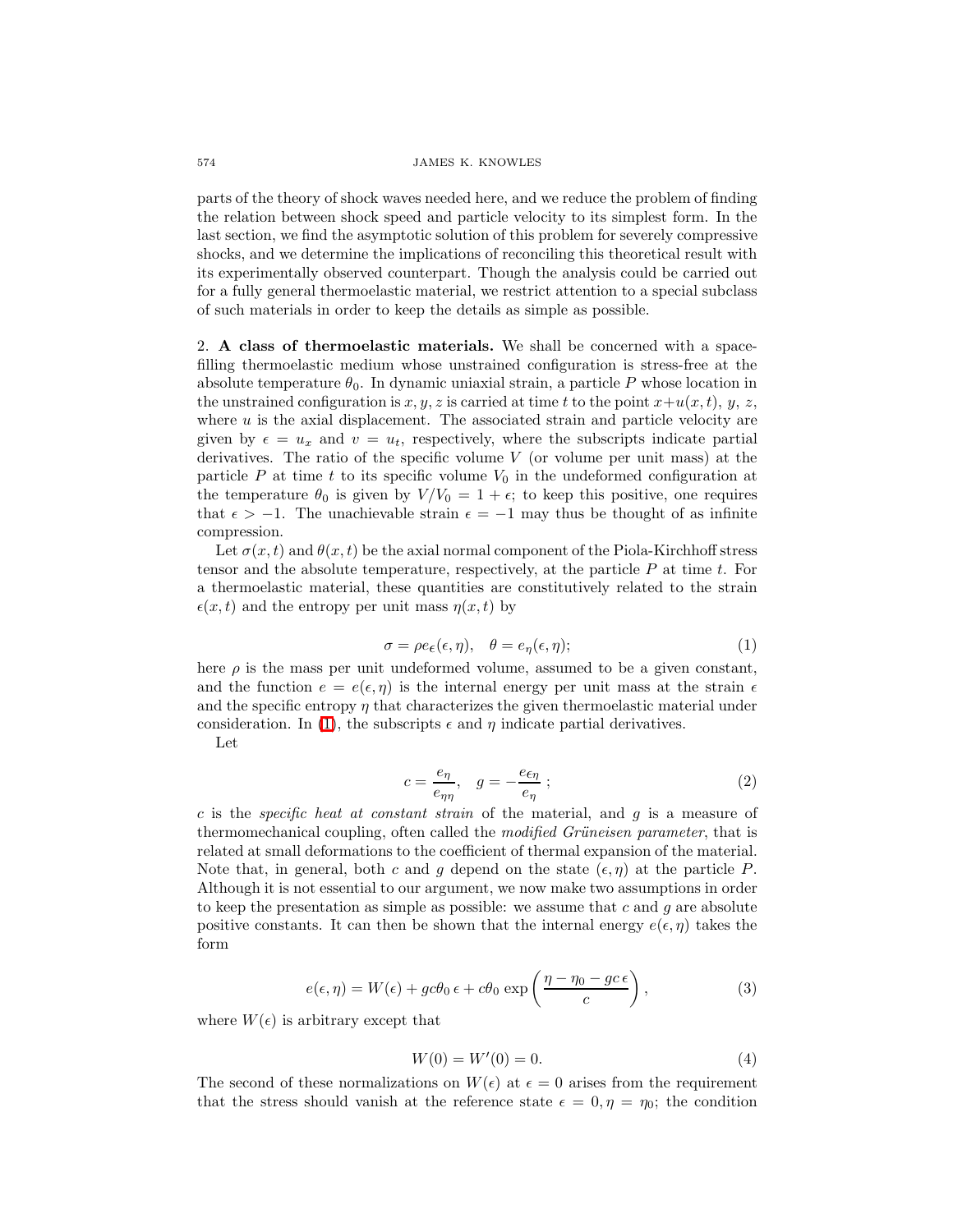$W(0) = 0$  is convenient and may always be arranged, since adding an arbitrary constant to the internal energy density does not effect the stress or the temperature as given by the derivatives of  $e(\epsilon, \eta)$  in [\(1\)](#page-1-0).

When the internal energy density has the form [\(3\)](#page-1-1), the stress  $\sigma$  and the temperature  $\theta$  follow from [\(1\)](#page-1-0) as

$$
\sigma = \rho W'(\epsilon) + \rho c g \theta_0 [1 - E(\epsilon, \eta)], \quad \theta = \theta_0 E(\epsilon, \theta), \tag{5}
$$

<span id="page-2-0"></span>where we have abbreviated by writing

$$
E(\epsilon, \eta) = \exp\left(\frac{\eta - \eta_0}{c} - g\epsilon\right). \tag{6}
$$

<span id="page-2-4"></span>Elimination of  $E(\epsilon, \eta)$  between  $\sigma$  and  $\theta$  in [\(5\)](#page-2-0) yields the expression for stress in terms of strain and temperature:

$$
\sigma = W'(\epsilon) - \rho c g(\theta - \theta_0). \tag{7}
$$

<span id="page-2-1"></span>The special choice  $W(\epsilon) = m\epsilon^2/2$ , where m is the isothermal elastic modulus for uniaxial strain, reduces [\(7\)](#page-2-1) to the stress-strain-temperature relation of classical linear thermoelasticity [\[6\]](#page-7-5), which is applicable to problems in which the strain  $\epsilon$ and the departure of the temperature  $\theta$  from the referential temperature  $\theta_0$  are both small in magnitude. The problem to be discussed here does not fall into this category.

In addition to the normalization conditions [\(4\)](#page-1-2), we make the following assumptions about  $W(\epsilon)$ :

$$
W''(\epsilon) > 0, \quad W'''(\epsilon) < 0. \tag{8}
$$

<span id="page-2-2"></span>The first of these requirements assures that stress [\(7\)](#page-2-1) is an increasing function of strain at fixed temperature; the second requires that this function be concave. These assumptions are not unconventional.

On the other hand, our final assumption about  $W(\epsilon)$  is unconventional and is the critical new ingredient in the theory of thermoelastic shock waves as presented here. We assume there is a compressive strain  $-\epsilon_{\star}$ , short of infinite compression so that  $0 < \epsilon_{\star} < 1$ , at which the internal energy blows up:  $W(\epsilon) \to +\infty$  as  $\epsilon \to -\epsilon_{\star} +$ , so that only strains  $\epsilon$  greater than  $\epsilon_{\star}$  are permitted. More precisely, it is now assumed that

$$
W(\epsilon) \sim \frac{K}{k} (\epsilon + \epsilon_{\star})^{-k} \quad \text{as } \epsilon \to -\epsilon_{\star} + , \tag{9}
$$

<span id="page-2-3"></span>where  $\epsilon_{\star}$ , K and k are given material constants. Since the ratio  $V/V_0$  of current to undeformed specific volume is given by  $1 + \epsilon$ , it follows that  $V/V_0 > 1 - \epsilon_{\star}$ .

An internal energy density of the form [\(3\)](#page-1-1) was used by Clifton [\[11\]](#page-7-6) in his model for the so-called "failure waves" arising in impact experiments on glass. Because his model involves a solid-to-solid phase transition, it necessarily violates the assumptions [\(8\)](#page-2-2).

Thermoelastic materials governed by an internal energy density of the form [\(3\)](#page-1-1) are members of a class of materials known as those of  $Mie-Griuneisen$  type. For a fuller discussion of such materials, the reader may consult the extensive study of waves in thermoelastic materials due to Dunn and Fosdick [\[12\]](#page-7-7).

While the requirement that the compressive strain must exceed the value  $-\epsilon_{\star}$  and the associated asymptotic assumption [\(9\)](#page-2-3) do not usually enter models used in shock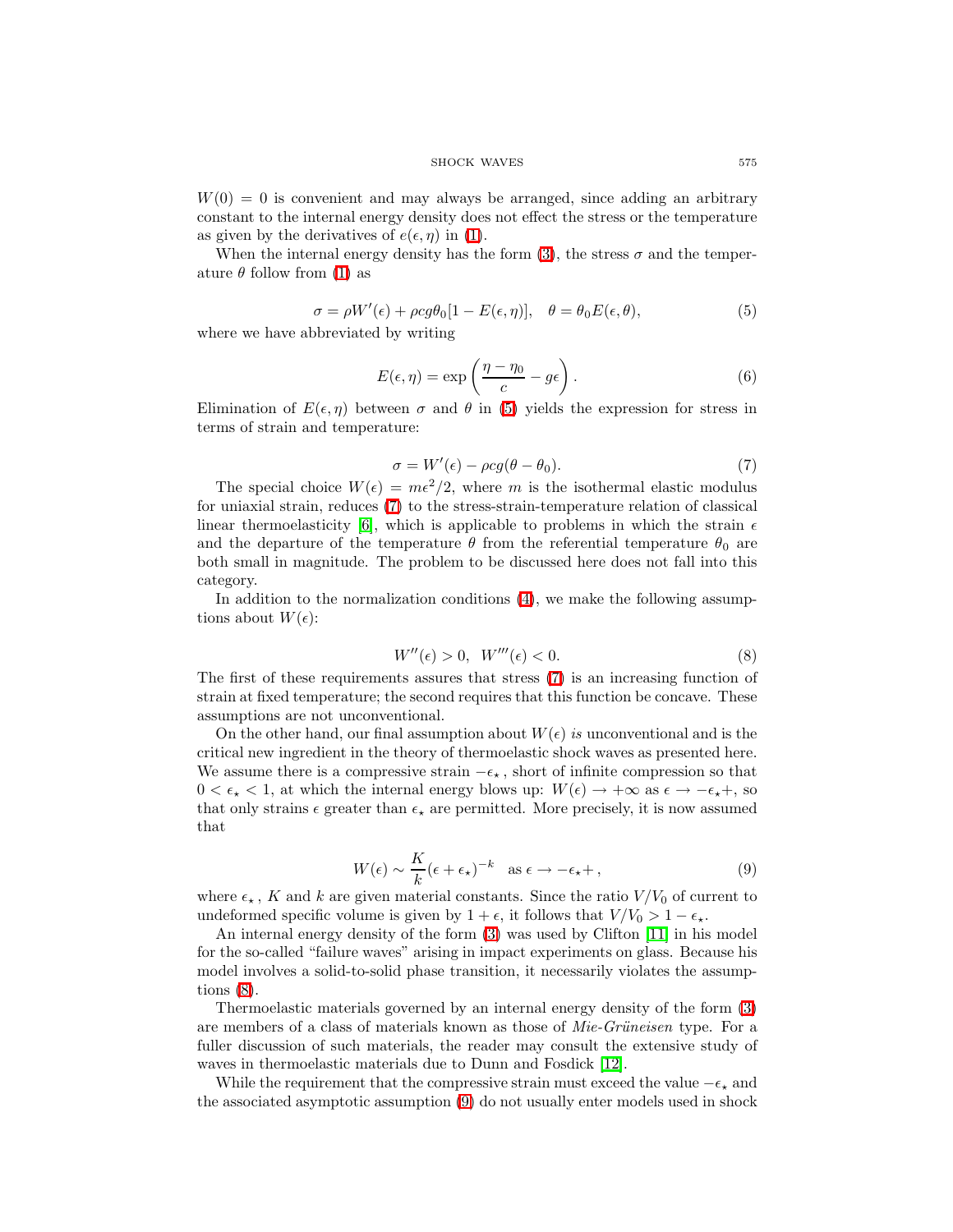## 576 JAMES K. KNOWLES

physics as far as I know, there are analogous restrictions in other areas that may be viewed as precedents. The most closely related one arises in the model known as the van der Waals fluid, which is intended to correct the ideal gas model so as to account for the transition to the liquid phase; see  $\S 76$  of  $[7]$  or  $\S 3-5$  of  $[8]$ . One of the two departures from the ideal gas arising in the van der Waals model imposes a lower limit on the volume occupied by the gas. This limit is viewed as arising from the aggregated volume of the gas molecules thought of as billiard balls, and it enters the van der Waals constitutive law as a material constant. A second analog to our proposed limit on attainable strain arises in Gent's model [\[9\]](#page-7-10) for rubber, which was suggested by experiments and which imposes a finite limit on the strain achievable in tension. More generally, the need to postulate the nature of material response at severe deformations also arises in the study of nonlinear behavior near singularities in solids; for example, specifying the asymptotic behavior at severe deformations of the governing energy density is essential in the analysis of nonlinear effects at the tip of a crack [\[10\]](#page-7-11).

3. Shock waves. Suppose a plane moving through our thermolastic medium in the positive x-direction with velocity  $\dot{s} > 0$  carries discontinuities in particle velocity, strain, specific entropy, stress and temperature. Viewing the thermomechanical process as adiabatic and requiring continuity of displacement, balance of linear momentum, balance of total energy and the satisfaction of the second law of thermodynamics across such a shock wave imposes the following respective jump conditions:

$$
[\![\epsilon]\!] \dot{s} + [\![v]\!] = 0, \quad [\![\sigma]\!] + \rho \dot{s}[\![v]\!] = 0, \quad \rho[\![\![e]\!] - \langle \sigma \rangle, \quad [\![\epsilon]\!] = 0, \quad [\![\eta]\!] \leq 0. \tag{10}
$$

<span id="page-3-0"></span>Here, for example,  $[\![\epsilon]\!] = \epsilon^+ - \epsilon^-$ , where  $\epsilon^+, \epsilon^-$  are the values of strain on the right and left sides of the shock, respectively, and  $\langle \sigma \rangle = (1/2)(\sigma^+ + \sigma^-)$ . For background surrounding these equations, see §2 of [\[12\]](#page-7-7).

Suppose further that the material ahead of the shock wave is at rest in the unstrained, stress-free state at the temperature  $\theta_0$ , so that  $v^+ = 0, \epsilon^+ = \sigma^+ =$  $0, \eta^+ = \eta_0$ , and  $\theta^+ = \theta_0$ . Dropping the superscripted minuses from the back-state quantities such as  $\epsilon^-, \eta^-, \dots$ , using the constitutive law [\(1\)](#page-1-0) and specializing [\(10\)](#page-3-0) to these circumstances shows that the back-state quantities must satisfy

$$
\dot{s}\epsilon + v = 0, \ \ e\epsilon(\epsilon, \eta) + \dot{s}v = 0, \ \ e(\epsilon, \eta) - \frac{1}{2}e_{\epsilon}(\epsilon, \eta)\epsilon = c\theta_0, \ \ \eta_0 \le \eta. \tag{11}
$$

<span id="page-3-1"></span>The first three assertions in [\(11\)](#page-3-1) comprise three equations involving the four unknowns  $\epsilon$ ,  $\dot{s}$ ,  $\eta$  and  $v$ . Pretending that the back-state particle velocity v is given and positive, we wish to solve these three equations for the remaining three unknowns in terms of v. In particular, once we know  $\dot{s} = \hat{s}(v)$ , we shall have determined the relation between shock speed and particle velocity whose near-linearity has been observed experimentally for many materials, as discussed in the preceding section.

Eliminating  $\dot{s}$  between the first two equations in  $(11)$  immediately yields two equations for the back-state strain  $\epsilon$  and the back-state entropy  $\eta$  in terms of the back-state particle velocity v:

$$
\epsilon e_{\epsilon}(\epsilon, \eta) = v^2, \quad e(\epsilon, \eta) = c\theta_0 + \frac{1}{2}v^2.
$$
 (12)

<span id="page-3-2"></span>Specializing  $(12)$  to the Mie-Grüneisen material described by  $(3)$  gives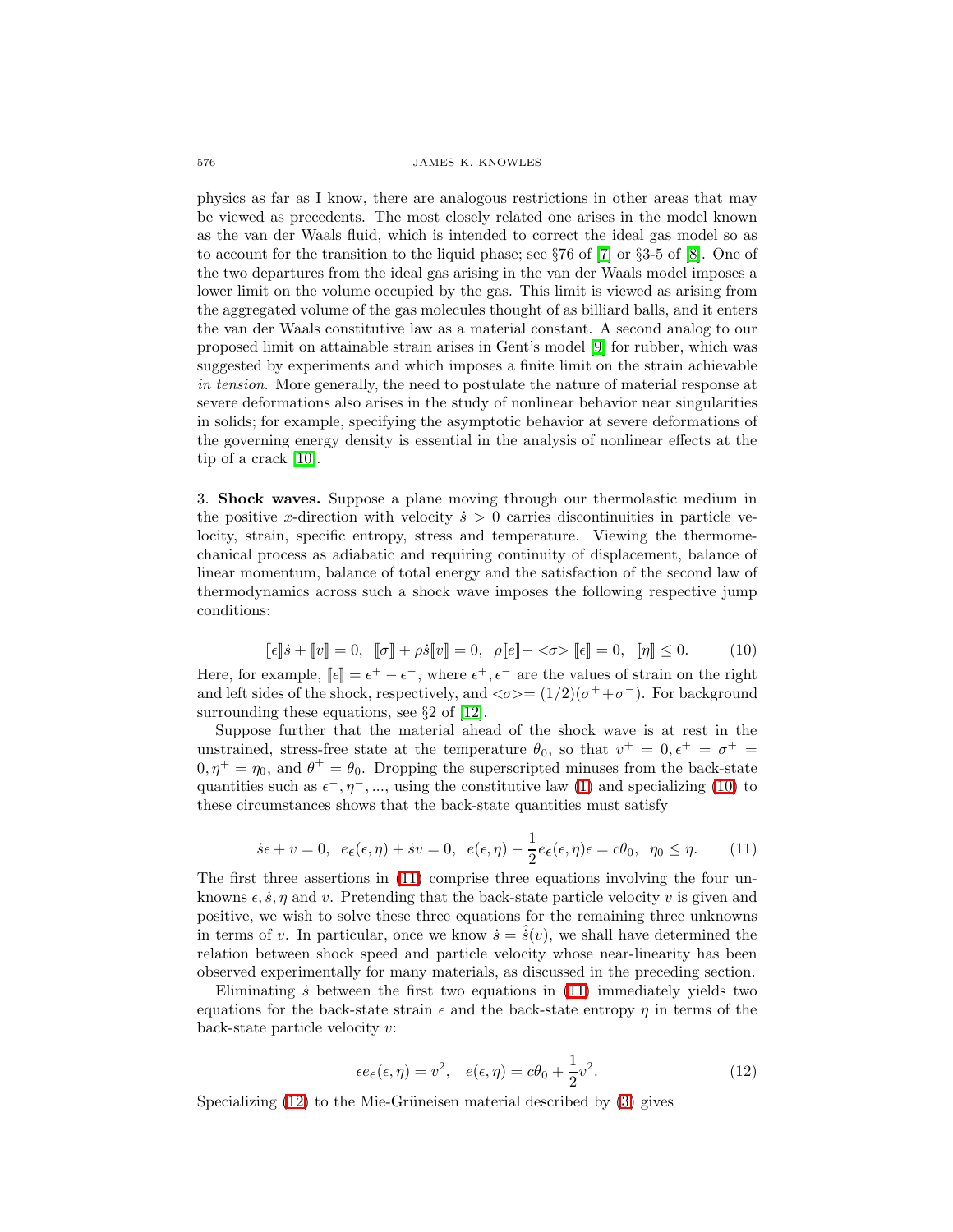#### SHOCK WAVES 577

$$
\epsilon W'(\epsilon) - c\theta_0 g \epsilon (E - 1) = v^2, \quad W(\epsilon) + c\theta_0 g \epsilon + c\theta_0 (E - 1) = \frac{1}{2}v^2, \quad (13)
$$

<span id="page-4-0"></span>where  $E$  is given in [\(6\)](#page-2-4). Eliminating  $E$  reduces [\(13\)](#page-4-0) to

$$
F(\epsilon) = v^2,\tag{14}
$$

where the function  $F$  is defined by

<span id="page-4-1"></span>
$$
F(\epsilon) = \frac{\epsilon W'(\epsilon) + g\epsilon W(\epsilon) + c\theta_0 g^2 \epsilon^2}{1 + g\epsilon/2}.
$$
\n(15)

<span id="page-4-2"></span>If [\(14\)](#page-4-1) can be solved to determine  $\epsilon = \hat{\epsilon}(v)$ , then the relation between shock speed and back-state particle velocity that we ultimately seek is obtained from  $(11)<sub>1</sub>$ :  $\dot{s} = -v/\hat{\epsilon}(v).$ 

Because the strains of interest to us are compressive, negative values of  $\epsilon$  are the relevant ones. The most notable property of  $F(\epsilon)$  is that it has two singular points where it blows up: at  $\epsilon = -2/q$ , because of the denominator in [\(15\)](#page-4-2), and at  $\epsilon = -\epsilon_{\star}$ , because of the assumption [\(9\)](#page-2-3). Let

$$
\epsilon_{\min} = \min(\epsilon_\star, 2/g). \tag{16}
$$

<span id="page-4-4"></span>In using  $F(\epsilon)$ , we must work to the right of  $\epsilon = -\epsilon_{\min}$ . From [\(4\)](#page-1-2), [\(15\)](#page-4-2), it follows that  $F(0) = 0$ . Using [\(8\)](#page-2-2), it is possible to show that  $F(\epsilon)$  decreases monotonically from  $+\infty$  at  $\epsilon = -\epsilon_{\min}$  to zero at  $\epsilon = 0$ . It then follows that [\(14\)](#page-4-1) has a unique root  $\epsilon = \hat{\epsilon}(v) < 0$  for every  $v > 0$ , and that  $\hat{\epsilon}(v)$  decreases from 0 to  $-\epsilon_{\min}$  as v increases from 0 to  $\infty$ . It further follows that *s* is uniquely determined as

$$
\dot{s} = \hat{s}(v) = -v/\hat{\epsilon}(v) > 0 \text{ for every } v > 0.
$$
 (17)

<span id="page-4-3"></span>Once  $\hat{\epsilon}(v)$  and  $\hat{\dot{s}}(v)$  are known, one can find the specific entropy  $\eta = \hat{\eta}(v)$  from either of the equations in  $(13)$ , making use of  $(6)$ . It is then possible to verify that the entropy inequality  $(11)_4$  is satisfied.

The results represented by [\(14\)](#page-4-1), [\(15\)](#page-4-2) and [\(17\)](#page-4-3) comprise a special case of a result of Dunn [\[13\]](#page-7-12). The assumptions made here - that the Grüneisen parameter and the specific heat are constants and that the state in front of the shock is undisturbed - are not made by Dunn. As recognized by Dunn, two cases are implicit in the definition [\(16\)](#page-4-4) of  $\epsilon_{\min}$ :

Case 1  $\epsilon_{\star} > 2/g$ , so that  $\epsilon_{\min} = 2/g$ ; Case 2  $\epsilon_{\star} < 2/g$ , so that  $\epsilon_{\min} = \epsilon_{\star}$ . (18)

Dunn identified these two cases; he pursued Case 1, but not Case 2.

We turn next to the asymptotic analysis of  $(14)$  for large v.

4. Asymptotics for severe impact. For much of the data documented by Marsh [\[4\]](#page-7-3), values of particle velocity and shock speed that are each two or three times the speed of small-amplitude waves near the unstrained state are common. This suggests that the asymptotic behavior of  $\dot{s}$  for large values of  $v$  may be relevant. We thus first seek the behavior of the solution  $\hat{\epsilon}(v)$  of [\(14\)](#page-4-1) for large v, and the associated results for the shock-speed - particle-velocity relation [\(17\)](#page-4-3) in Cases 1 and 2. We then assess the relation between these results and the corresponding experimental findings summarized in [\[4\]](#page-7-3). We shall show that consistency between the asymptotic analytical results and the preponderance of observations reported in [\[4\]](#page-7-3) not only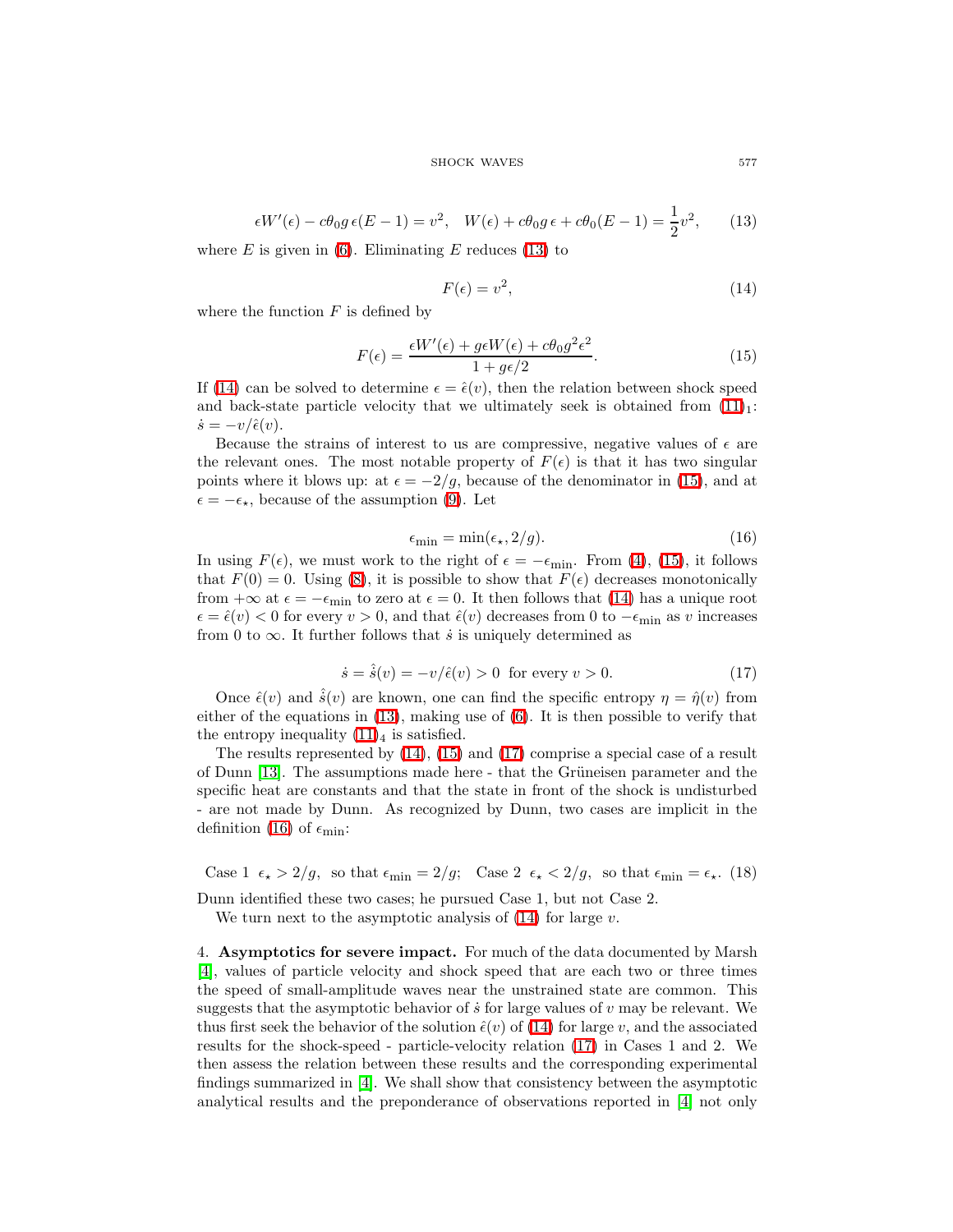rules out Case 1, but also determines the order k of the singularity in the assumed large-compression behavior [\(9\)](#page-2-3) of  $W(\epsilon)$ , and therefore of the internal energy density  $e(\epsilon, \eta)$  itself.

4.1. Asymptotic solutions of [\(14\)](#page-4-1) in Cases 1 and 2. Case 1.  $\epsilon_{\star} > 2/g$  $(\epsilon_{\min} = 2/g)$ . If v in [\(14\)](#page-4-1) is large, then in this case  $\epsilon$  must be near  $-2/g$ . Indeed, one readily shows that

$$
\epsilon = \hat{\epsilon}(v) = -2/g + O(1/v^2) \text{ as } v \to \infty \quad \text{(Case 1)};
$$
 (19)

it then follows from [\(17\)](#page-4-3) that

$$
\dot{s} = \hat{\dot{s}}(v) = \frac{g}{2}v + O(1/v) \text{ as } v \to \infty \quad \text{(Case 1).}
$$
 (20)

**Case 2.**  $\epsilon_{\star}$  < 2/g ( $\epsilon_{\min} = \epsilon_{\star}$ ). In this case, large v means  $\epsilon$  must be near  $-\epsilon_{\star}$ . Making use of [\(9\)](#page-2-3) in [\(14\)](#page-4-1) leads directly to

$$
\epsilon = \hat{\epsilon}(v) = -\epsilon_{\star} + bv^{-\frac{2}{k+1}} + o(v^{-\frac{2}{k+1}}) \text{ as } v \to \infty \quad \text{(Case 2)},\tag{21}
$$

<span id="page-5-3"></span>and then to

<span id="page-5-4"></span>
$$
\dot{s} = \hat{s}(v) = v/\epsilon_{\star} + (b/\epsilon_{\star}^{2})v^{\frac{k-1}{k+1}} + o(v^{\frac{k-1}{k+1}}) \text{ as } v \to \infty \quad \text{(Case 2)},\tag{22}
$$

<span id="page-5-1"></span>where

$$
b = \left\{ \frac{\epsilon_{\star} K}{1 - g \epsilon_{\star}/2} \right\}^{\frac{1}{k+1}}.
$$
 (23)

(Recall that  $K$  was introduced in  $(9)$ .)

4.2. Reconciliation of the asymptotic results with observations. For most of the materials for which data is given in  $[4]$ , observed values of shock speed  $\dot{s}$  and particle velocity  $v$  conform closely to an empirical relation of the form

<span id="page-5-2"></span>
$$
\dot{s} = p + qv,\tag{24}
$$

where  $p$  and  $q$  are constants. For most of the materials that support a relation of this form, values of  $p$  and  $q$  as determined from curve-fitting are reported by Marsh [\[4\]](#page-7-3). In the great majority of cases, though not all, for which values of  $p$  and  $q$  are given, one has

$$
1 < p < 8, \text{ and } 1 < q < 2. \tag{25}
$$

<span id="page-5-0"></span>Case 1 of the asymptotic results above would suggest that

$$
p = 0, \quad q = g/2 \quad \text{(Case 1).} \tag{26}
$$

According to [\(25\)](#page-5-0), the value  $p = 0$  is inappropriate for virtually all of the materials in [\[4\]](#page-7-3). Moreover, to have  $q > 1$  as in [\(25\)](#page-5-0)would impose the requirement  $q > 2$ on the modified Grüneisen parameter. A table of values of this parameter for a large collection of materials may be found on p. 133 of [\[14\]](#page-7-13); three-quarters of the materials listed in the table have values of  $q$  no larger than 2. Thus Case 1 is unlikely to apply to most materials, a conclusion also reached by Dunn [\[13\]](#page-7-12).

On the other hand, if Case 2 were to be appropriate, then [\(22\)](#page-5-1) and [\(24\)](#page-5-2) would have to be consistent. This would require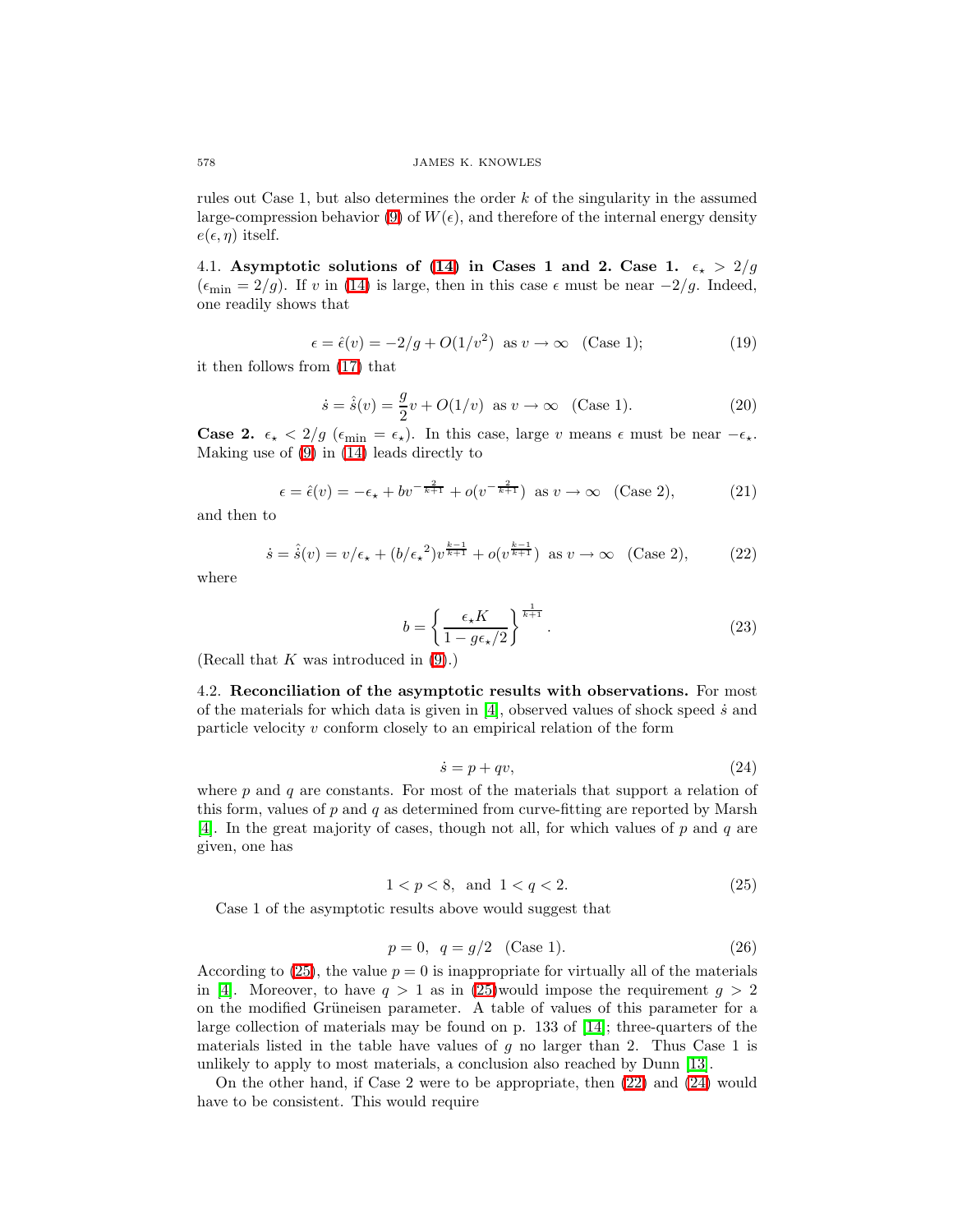#### SHOCK WAVES 579

$$
k = 1 \quad \text{(Case 2)},\tag{27}
$$

thus determining the order of the postulated singularity [\(9\)](#page-2-3) in the internal energy, and specializing the asymptotic strain-particle velocity relation [\(21\)](#page-5-3) to

<span id="page-6-0"></span>
$$
\epsilon = \hat{\epsilon}(v) = -\epsilon_{\star} + \frac{b}{v} + o(1/v) \text{ as } v \to \infty \quad \text{(Case 2).)}
$$
 (28)

<span id="page-6-5"></span>This in turn would mean that the coefficients  $p$  and  $q$  in [\(24\)](#page-5-2) should be taken to be

$$
p = b/\epsilon_{\star}^2, \quad q = 1/\epsilon_{\star} \quad \text{(Case 2).} \tag{29}
$$

<span id="page-6-1"></span>By [\(9\)](#page-2-3) and [\(27\)](#page-6-0), the energy singularity would then specialize to

$$
W(\epsilon) \sim \frac{K}{\epsilon + \epsilon_{\star}} \text{ as } \epsilon \to -\epsilon_{\star} + \quad \text{(Case 2)}, \tag{30}
$$

<span id="page-6-2"></span>and by  $(23)$ , b would be given by

$$
b = \sqrt{\frac{\epsilon_{\star} K}{1 - g \epsilon_{\star}/2}} \quad \text{(Case 2).} \tag{31}
$$

<span id="page-6-3"></span>According to [\(29\)](#page-6-1), restricting  $\epsilon_{\star}$  to the interval (1/2, 1) would assure that q lies in the range given in [\(25\)](#page-5-0). The defining property  $g < 2/\epsilon_{\star}$  of Case 2 would then imply that  $g < 4$ ; the modified Grüneisen parameter of each material listed in Table 5.1 of  $[14]$  meets this requirement. Finally, a suitable choice of the amplitude K of the singularity [\(30\)](#page-6-2) will assure through [\(29\)](#page-6-1) and [\(31\)](#page-6-3) that  $p$  lies in the range specified in [\(25\)](#page-5-0).

Thus the large-v asymptotics in Case 2 would appear to be consistent with the preponderance of observations in [\[4\]](#page-7-3) if the parameters in the singularity proposed in [\(9\)](#page-2-3) for the internal energy density are suitably chosen. This has the appealing feature that the source of the quasi-universal observed linear relationship between shock speed and particle velocity lies not in the detailed behavior of  $e(\epsilon, \eta)$ , but rather in the nature of the singular response at severe compression shared by a large class of materials.

4.3. Back-state stress and temperature. Using [\(13\)](#page-4-0) in [\(5\)](#page-2-0) furnishes the following expressions for the back-state stress and the temperature-change across the shock in terms of the back-state strain and particle velocity:

$$
\frac{\sigma}{\rho} = \frac{v^2}{\epsilon}, \quad \theta - \theta_0 = \frac{1}{cg} \left[ W'(\epsilon) - \frac{v^2}{\epsilon} \right];\tag{32}
$$

<span id="page-6-4"></span>for the class of Mie-Grüneisen materials characterized by the internal energy  $(3)$ , the relations [\(32\)](#page-6-4) are exact.

After inverting the relation [\(28\)](#page-6-5) to give v asymptotically in terms of  $\epsilon$ , we may extract the asymptotic first approximations to back-state stress and temperaturechange from [\(32\)](#page-6-4) as

$$
\frac{\sigma}{\rho} = -\frac{K}{1 - g\epsilon_\star/2} \frac{1}{(\epsilon + \epsilon_\star)^2} [1 + o(1)], \quad \theta - \theta_0 = \frac{K}{c} \frac{\epsilon_\star}{2 - g\epsilon_\star} \frac{1}{(\epsilon + \epsilon_\star)^2} [1 + o(1)]. \tag{33}
$$

<span id="page-6-6"></span>The asymptotic result  $(33)<sub>1</sub>$  for the compressive stress suggests that one might expect to see in experiments a steep rise in the magnitude of back-state stress as the magnitude of the compressive strain gets large. In addition to experimental plots